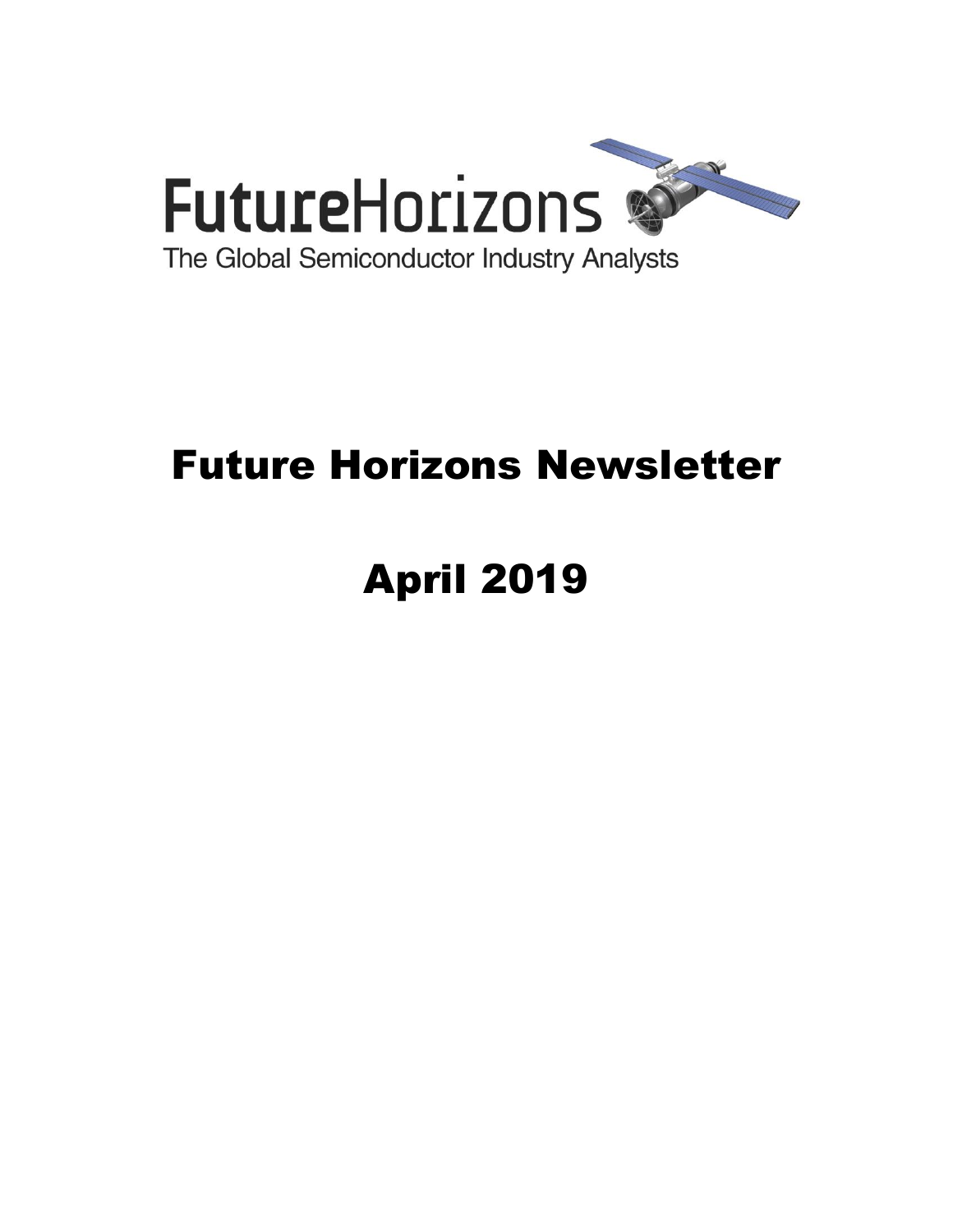## Contents Page

| <b>Industry News by Company</b>              | Page 03 - 05 |
|----------------------------------------------|--------------|
| <b>Industry News &amp; Trends</b>            | Page 06 - 08 |
| <b>East European News &amp; Trends</b>       | Page 09 - 11 |
| <b>World Economic Round Up</b>               | Page 12      |
| <b>Future Horizons &amp; Industry Events</b> | Page 13      |

Future Horizons Ltd, • Blakes Green Cottage, Stone Street, Seal TN15 0LQ • England 2 Tel: +44 1732 740440 • Fax: +44 1732 740442 Affiliates in Europe, India, Israel, Japan, Russian, San Jose California, USA e-mail: mail@futurehorizons.com • www.futurehorizons.com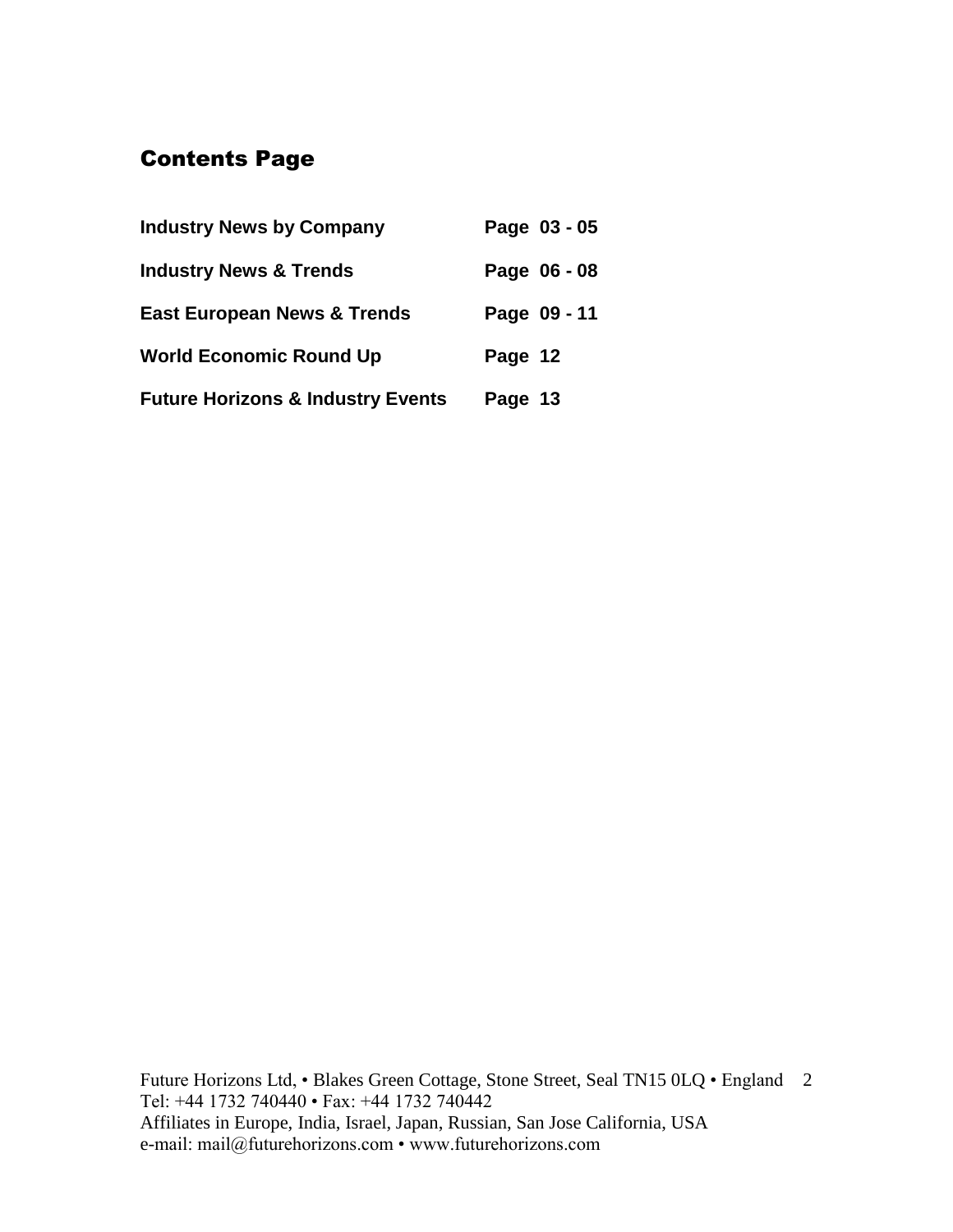#### Industry News By Company

#### **[New OptiMOS™ 6 40 V family: Impressive RDS\(on\) Combined With](https://www.infineon.com/cms/en/about-infineon/press/market-news/2019/INFPMM201903-047.html)  [Superior Switching Performance](https://www.infineon.com/cms/en/about-infineon/press/market-news/2019/INFPMM201903-047.html)**

Munich, Germany – 14 March 2019 – Committed to set new technology standards in discrete power MOSFET technologies, Infineon Technologies AG (FSE: IFX / OTCQX: IFNNY) introduces its new OptiMOS™ 6 family. Based on Infineon´s thin wafer technology it enables significant performance benefits and will cover a wide voltage range. The new 40 V MOSFET family has been optimized for synchronous rectification in SMPS for servers, desktop PCs, wireless chargers, quick chargers, and ORing circuits. The new OptiMOS 6 family will be showcased at the APEC 2019 exhibition in Anaheim, CA.

Compared to the previous generation, the new OptiMOS 6 40 V delivers a 30 percent reduced on state resistance and improved figure of merits (Q  $g \times R$  DS(on) down by 29 percent and Q gd x R DS(on) down by 46 percent). Hence, used in SMPS applications the devices are ideal for efficiency optimization over a wide range of output power, avoiding the trade-off between low and high load conditions.

#### **[Infineon Manufactures Industry's First True 1000 A voltage Regulator](https://www.infineon.com/cms/en/about-infineon/press/market-news/2019/INFPMM201903-052.html)  [Solution For Next Generation AI and 5G Networking](https://www.infineon.com/cms/en/about-infineon/press/market-news/2019/INFPMM201903-052.html)**

Munich, Germany – 22 March 2019 – Infineon Technologies AG (FSE: IFX / OTCQX: IFNNY) extends its portfolio of high current system chipset solutions with the industry's first 16-phase digital PWM multiphase controller, the XDPE132G5C. The portfolio enables currents of 500 to 1000 A and higher for next generation CPUs, GPUs, FPGA and ASICs used in high-end artificial intelligence (AI) servers and 5G datacom applications.

As CPU current requirements increase to enable next generation AI and networking workloads, DC-DC voltage regulators (VR) need to deliver more than 500 A to the load. With a true 16-phase digital PWM engine and an improved advanced transient algorithm, the XDPE132G5C controller addresses these high phase count requirements. The true active current sharing between phases enables a reliable, compact and cost-saving design. Furthermore, there is no need for extra logic doubler ICs commonly utilized in today's high phase count markets.

Leading edge ASIC's and FPGA's in communication systems are requesting V out control of less than 1 mV steps. This is inherent in the XDPE132G5C, offering fine V out setting in 0.625 mV increments. In addition, it supports communication market autorestart requirements with options to reduce remote site maintenance following power or system glitches.

Future Horizons Ltd, • Blakes Green Cottage, Stone Street, Seal TN15 0LQ • England 3 Tel: +44 1732 740440 • Fax: +44 1732 740442 Affiliates in Europe, India, Israel, Japan, Russian, San Jose California, USA e-mail: mail@futurehorizons.com • www.futurehorizons.com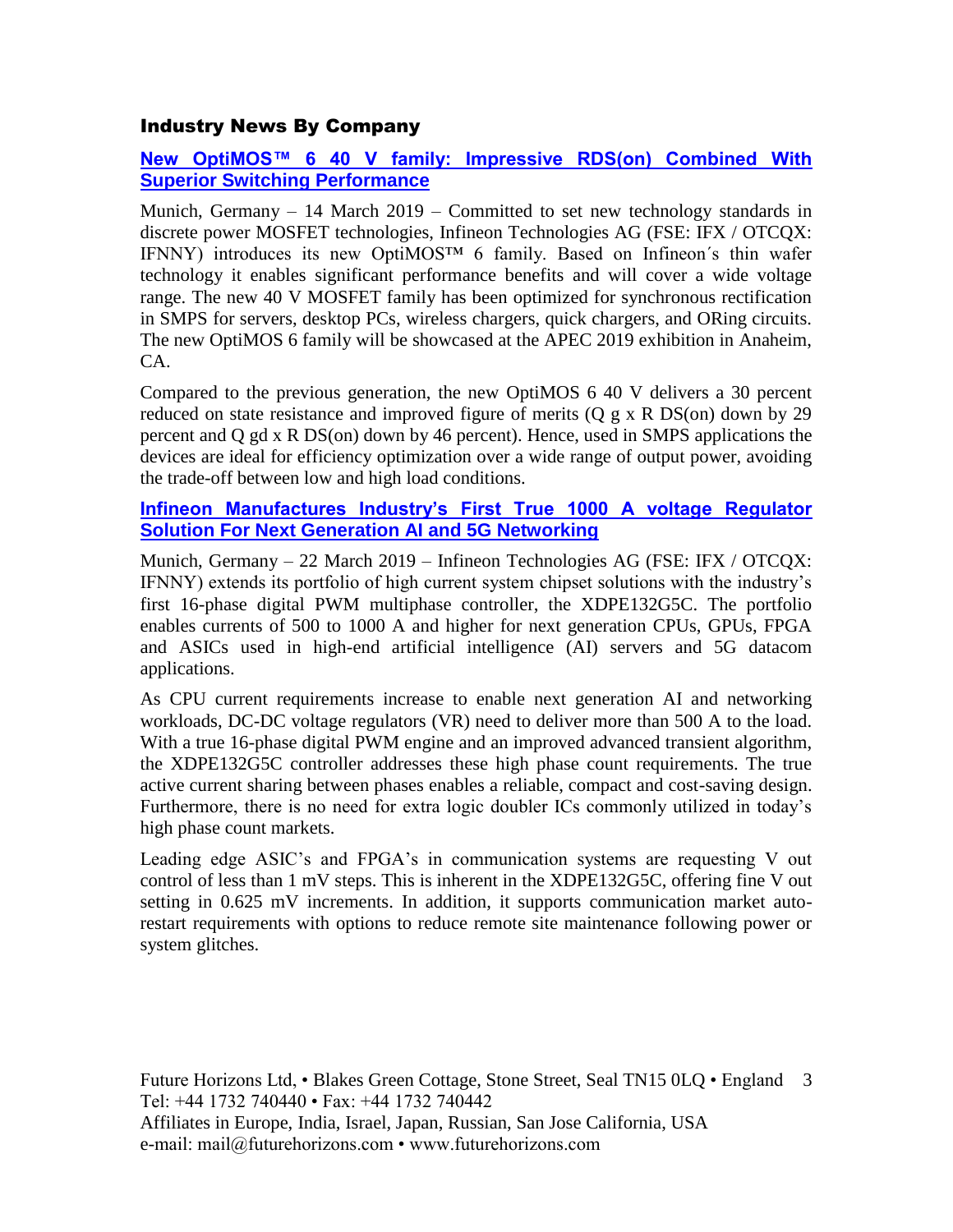#### **[ON Semiconductor Collaborates With NVIDIA On Cloud-Based](https://www.greencarcongress.com/2019/03/20190320-on.html)  [Autonomous Vehicle Simulation](https://www.greencarcongress.com/2019/03/20190320-on.html)**

ON Semiconductor is leveraging its sophisticated image sensor modeling technology to provide real-time data to the NVIDIA DRIVE Constellation simulation platform. The open, cloud-based platform performs bit-accurate simulation for large-scale, hardware-inthe-loop testing and validation of autonomous vehicles.

ON Semiconductor's Image Sensor model receives both scene information and control signals from DRIVE Constellation to calculate and output a real-time image based on the inputs. It then transmits the simulated image back to DRIVE Constellation for processing.

#### **[ON Semi To Acquire Wi-Fi Chip Vendor Quantenna for \\$1 Billion](https://www.eetimes.com/document.asp?doc_id=1334486&_mc=RSS_EET_EDT&utm_source=newsletter&utm_campaign=link&utm_medium=EETimesIoT-20190404)**

SAN FRANCISCO — ON Semiconductor has agreed to buy Wi-Fi chip vendor Quantenna Communications for just over \$1 billion in cash.

The acquisition is expected to bolster ON Semi's connectivity chip portfolio, which today consists mainly of wireless RF transceivers supporting protocols such as Bluetooth, Sigfox, ZigBee, Threat, 6LoWPAN and others.

San Jose-based Quantenna was founded in 2006 by a team that included Andrea Goldsmith, Behrooz Rezvani and Farrokh Farrokhi. The company's Wi-Fi chipsets include both dynamic digital beamforming and wireless channel monitoring and optimization. Quantenna first appeared on the EE Times Silicon 60 list of emerging startups in 2009.

Keith Jackson, ON Semi's president and CEO, said Quantenna's Wi-Fi technologies and software expertise — combined with ON Semi's efficient power management — would bolster the company's ability to provide low-power connectivity technology for industrial and automotive applications.

#### [China Start-Up Undercuts Samsung, Huawei Foldables](https://www.ft.com/content/ccfc4742-4149-11e9-9bee-efab61506f44?segmentId=a7371401-027d-d8bf-8a7f-2a746e767d56)

For a relatively unknown Chinese start-up, Royole has been attracting a lot of attention. The Shenzhen-based manufacturer of flexible displays stunned the smartphone industry last autumn when it beat giants Samsung Electronics and Huawei Technologies to launch the world's first commercialised foldable phone.

At last month's Mobile World Congress in Barcelona, Samsung and Huawei made all the noise with their \$2,000 foldable phones. But it was only at Royole's stand that visitors had the chance to touch and play with the industry's most significant innovation in years. Samsung's Galaxy Fold and Huawei's Mate X, sleeker and significantly more costly than Royole's \$1,300 FlexPai, were kept securely locked away in glass cases.

Royole is no technology giant. Just seven years old, it has never made a smartphone before. But late last year Royole began commercial production of the FlexPai in Shenzhen.

Future Horizons Ltd, • Blakes Green Cottage, Stone Street, Seal TN15 0LQ • England 4 Tel: +44 1732 740440 • Fax: +44 1732 740442 Affiliates in Europe, India, Israel, Japan, Russian, San Jose California, USA e-mail: mail@futurehorizons.com • www.futurehorizons.com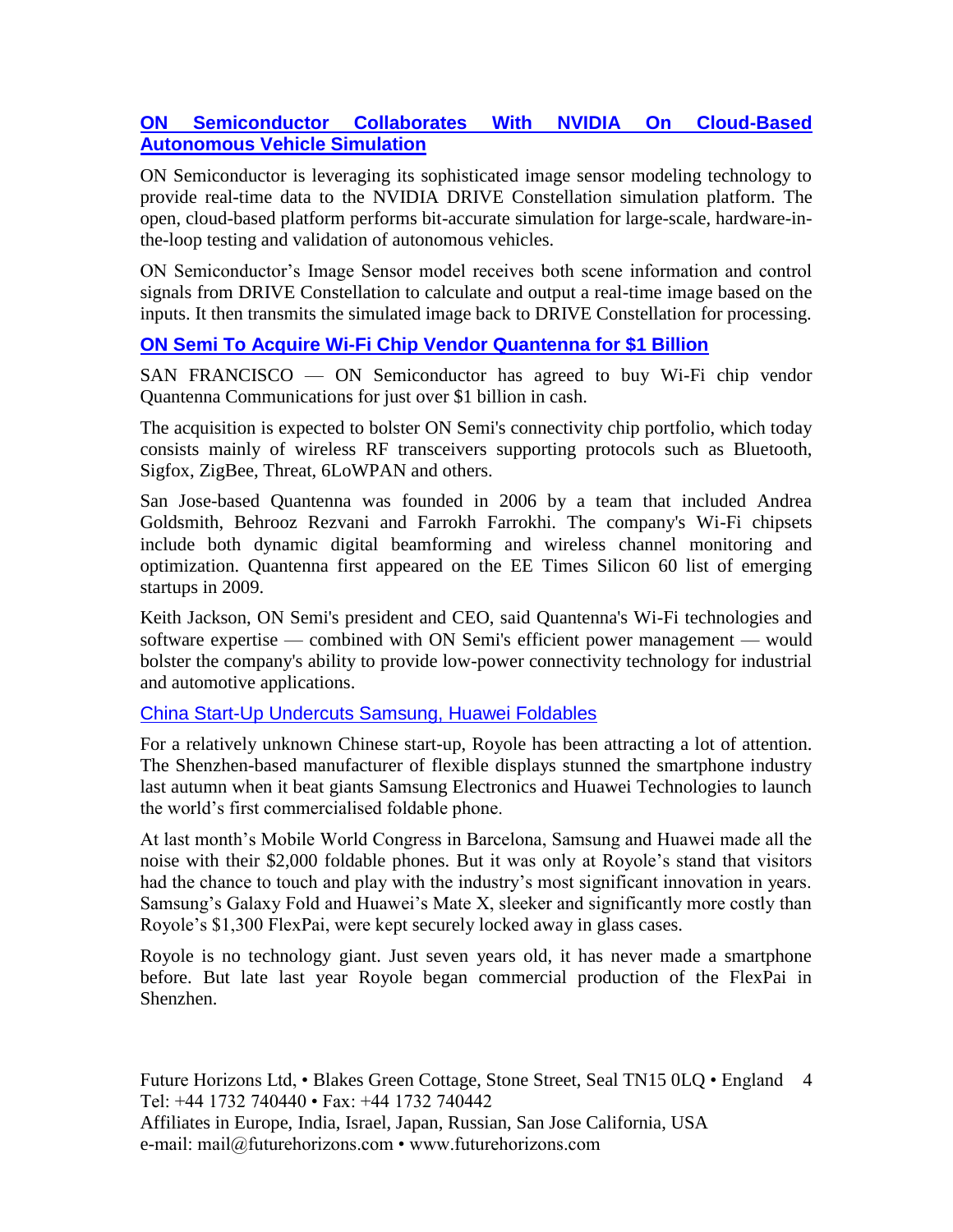#### **[Samsung Says It's Shipping 28-nm Embedded MRAM](https://www.eetimes.com/document.asp?doc_id=1334410&_mc=RSS_EET_EDT&utm_source=newsletter&utm_campaign=link&utm_medium=EETimesMemory-20190312)**

SAN FRANCISCO — Samsung announced commercial production of its first embedded MRAM (eMRAM) product based on its 28-nm FD-SOI process.

Samsung (Seoul) did not specify the foundry customer for the product. The company said that its eMRAM module can easily be inserted at the back end of its 28FDS process, requiring less dependence on the front end of the process for easy integration with existing logic technologies including bulk silicon, FinFET, and FD-SOI transistor.

Samsung also said that it plans to tape out a 1-Gb eMRAM test chip later this year.

Embedded MRAM is a promising candidate to replace embedded flash, which is facing insurmountable scaling challenges. MRAM is a non-volatile memory that offers high endurance, fast read/write times, and strong retention.

Future Horizons Ltd, • Blakes Green Cottage, Stone Street, Seal TN15 0LQ • England 5 Tel: +44 1732 740440 • Fax: +44 1732 740442 Affiliates in Europe, India, Israel, Japan, Russian, San Jose California, USA e-mail: mail@futurehorizons.com • www.futurehorizons.com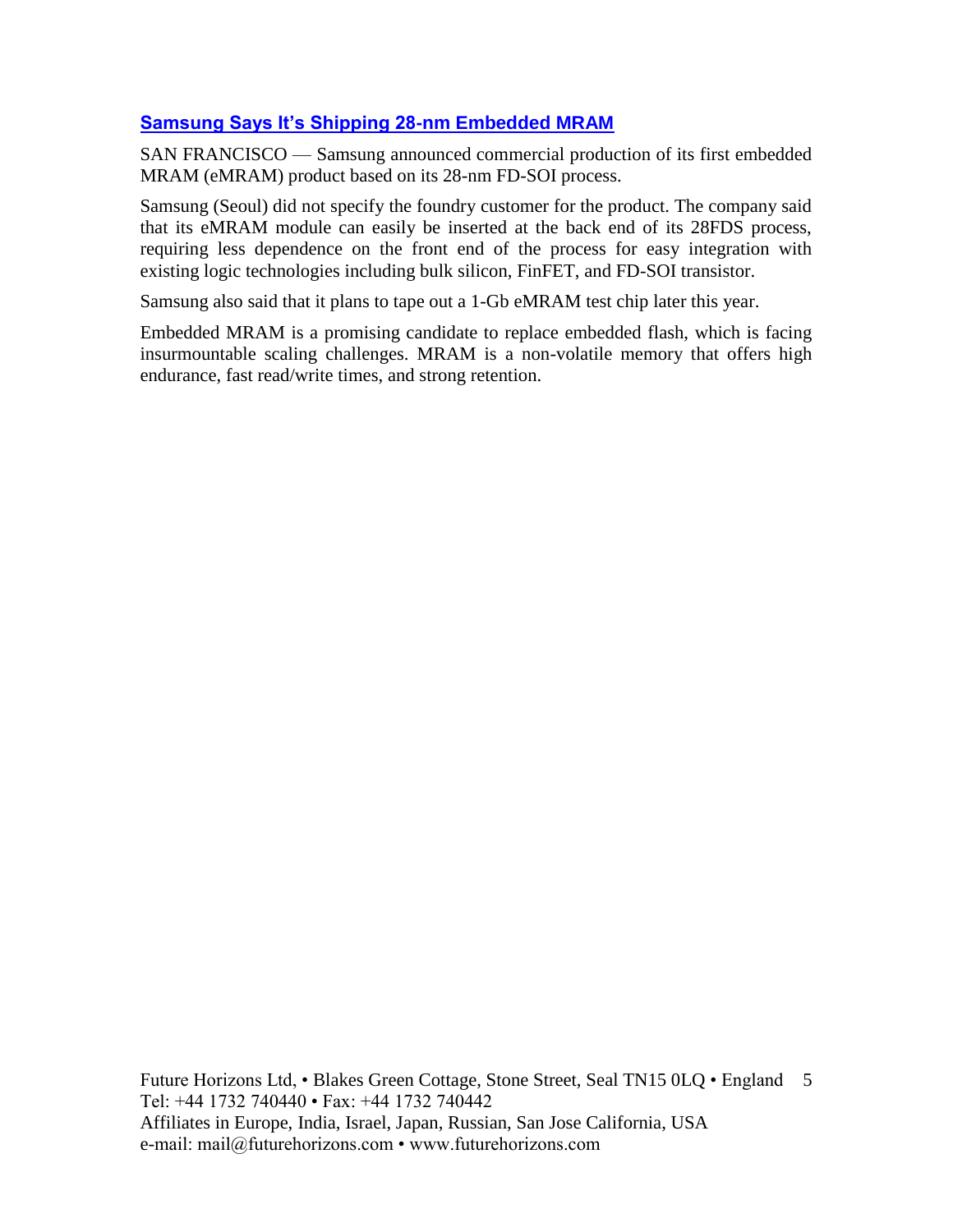#### Industry News & Trends

#### **[Alpha and Omega Semiconductor Launches New 650V αGaN™ Product](https://www.businesswire.com/news/home/20190320005878/en/Alpha-Omega-Semiconductor-Launches-New-650V-%CE%B1GaN%E2%84%A2)  [Family](https://www.businesswire.com/news/home/20190320005878/en/Alpha-Omega-Semiconductor-Launches-New-650V-%CE%B1GaN%E2%84%A2)**

SUNNYVALE, Calif.--(BUSINESS WIRE)--Alpha and Omega Semiconductor Limited (AOS) (Nasdaq: AOSL) a designer, developer and global supplier of a broad range of power semiconductors and power ICs, today introduced at the 2019 Applied Power Electronics Conference (APEC) in Anaheim, CA (held March 18th - 20th) the AONV070V65G1 Gallium Nitride (GaN) 650V transistor, the initial product in the new αGAN™ Technology platform. Due to the superior GaN technology properties, the AONV070V65G1 is ideally suited for high efficiency and high-density power supplies in the telecom, server, and consumer adapter markets. These high-efficiency server power supplies are needed to reduce cooling requirements, maximize rack area, and minimize the associated energy cost.

This 70mOhms pure enhancement mode device is manufactured on a fully qualified GaN-on-Si substrate technology that has > 50% smaller die area, 10X lower gate charge (Qg), and eliminates the undesirable body diode reverse recovery charge (Qrr) of traditional silicon MOSFET technology. For designers, the ease of use provided by the  $\alpha$ GaN<sup>™</sup> technology is enabled by the low on-state gate leakage that allows engineers the flexibility to drive the AONV070V65G1 with a selection of commercially available Si MOSFET gate drivers.

#### **[EVG Partners With NSI On Wafer-Level Heterogeneous Integration Of GaAs-On-](http://www.semiconductor-today.com/news_items/2019/mar/evg_200319.shtml)[Si For RF Front-End Modules](http://www.semiconductor-today.com/news_items/2019/mar/evg_200319.shtml)**

EV Group of St Florian, Austria – a supplier of wafer bonding and lithography equipment for semiconductor, micro-electro-mechanical systems (MEMS) and nanotechnology applications – has partnered with Chinese specialty foundry Ningbo Semiconductor International Corp (NSI) to develop what is said to be the first process technology platform for wafer-level heterogeneous integration of gallium arsenide (GaAs) on silicon for use in RF front-end module (FEM) manufacturing – reckoned to be a key milestone in developing next-generation, high-performance, ultra-compact RF front-end chipsets needed for 4G and 5G smartphones and other handsets.

As a joint venture subsidiary of Semiconductor Manufacturing International Corp (SMIC) with China IC Investment Fund, Ningbo Economic Development Zone Industrial Investment Company Ltd and other IC investment funds, NSI develops technology platforms for high-voltage analog, radio frequency and optoelectronics applications. Developments support customers in IC design and product development for applications in smart home, industrial and automotive electronics, new generations of radio communications, AR/VR/MR, and other specialty systems.

Future Horizons Ltd, • Blakes Green Cottage, Stone Street, Seal TN15 0LQ • England 6 Tel: +44 1732 740440 • Fax: +44 1732 740442 Affiliates in Europe, India, Israel, Japan, Russian, San Jose California, USA e-mail: mail@futurehorizons.com • www.futurehorizons.com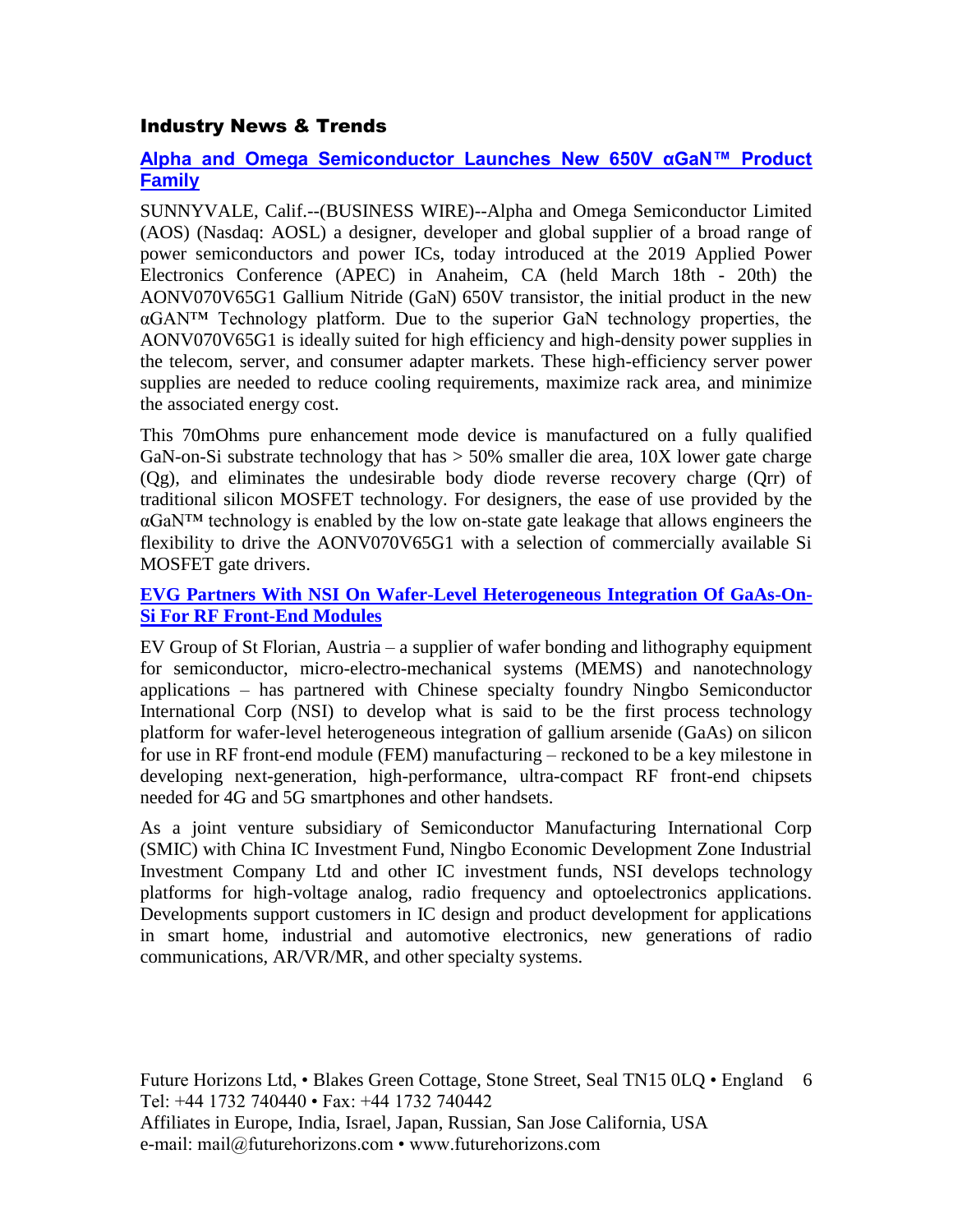#### **[IQE Partners In DLINK Wireless Communications Project For 5G](http://www.semiconductor-today.com/news_items/2019/mar/iqe_200319.shtml)  [Infrastructure](http://www.semiconductor-today.com/news_items/2019/mar/iqe_200319.shtml)**

Epiwafer foundry and substrate maker IQE plc of Cardiff, Wales, UK is participating in a new £850,000 research project DLINK - funded with over £850,000 from the UK Engineering and Physical Sciences Research Council (EPSRC) - that aims to put the UK at the forefront of the next generation of millimeter-wave wireless communications technology for 5G infrastructure.

The project addresses the challenge of ubiquitous wireless connectivity for 5G, and is a collaboration between Lancaster University and Glasgow University along with major industrial partners including BT, Nokia Bell Labs, IQE, Filtronic, Optocap and Teledyne e2v. The advisory board includes Intel. The project aims to provide 'fiber-in-air' communication links with unprecedented data rates and transmission distance by exploiting a thus-far unused D-band (151-174.8GHz) portion of the wireless communications spectrum. The D-band is particularly relevant for 5G because, being very wide, it enables the wireless transmission of high data rates – of around 45Gb/s.

DLINK's goal is to enable data transmission over distances of 1km using a novel transmitter with excellent ability to withstand the high attenuation from rain and other atmospheric conditions that can be problematic at that portion of the spectrum.

#### **[Avionics Group Certifies First Data Platform](https://www.eetimes.com/document.asp?doc_id=1334524&_mc=RSS_EET_EDT&utm_source=newsletter&utm_campaign=link&utm_medium=EETimesDaily-20190404)**

A government-industry consortium promoting open software standards for military avionics continues to advance with the certification of a distribution framework intended to share data among avionics components in real time.

The data distribution platform developed by ADLINK Technology Inc. conforms with the emerging Future Airborne Capability Environment (FACE) avionics standard, the Open Group FACE consortium announced on March 27. The conformance certification specifically applies to the "edge computing" vendor's Java programing language application programming interface (API). The company's data distribution service dubbed Vortex also supports C++.

ADLINK's Java API, or application programming interface, is currently being used by an unnamed aerospace manufacturer to integrate avionics systems.

#### **[5G Needs More Memory To Compute](https://www.eetimes.com/document.asp?doc_id=1334512&_mc=RSS_EET_EDT&utm_source=newsletter&utm_campaign=link&utm_medium=EETimesDaily-20190402)**

TORONTO – Today's cellphone networks aren't your dad's cellphone networks. In fact, 5G not only represents a vast leap in communications compared to the flip phone days of 3G, it's also going to be more memory hungry.

It makes sense when you think about how much computing power people are carrying around in their hands compared to even the early days of the Blackberry. Mobile networks are just as much about transmitting 4K video as they are talk and text. Connected devices not only include smartphones, but sensors, parking meters, smart cars, wearables, and utilities. Telecom infrastructure is now networking and compute

Future Horizons Ltd, • Blakes Green Cottage, Stone Street, Seal TN15 0LQ • England 7 Tel: +44 1732 740440 • Fax: +44 1732 740442

Affiliates in Europe, India, Israel, Japan, Russian, San Jose California, USA e-mail: mail@futurehorizons.com • www.futurehorizons.com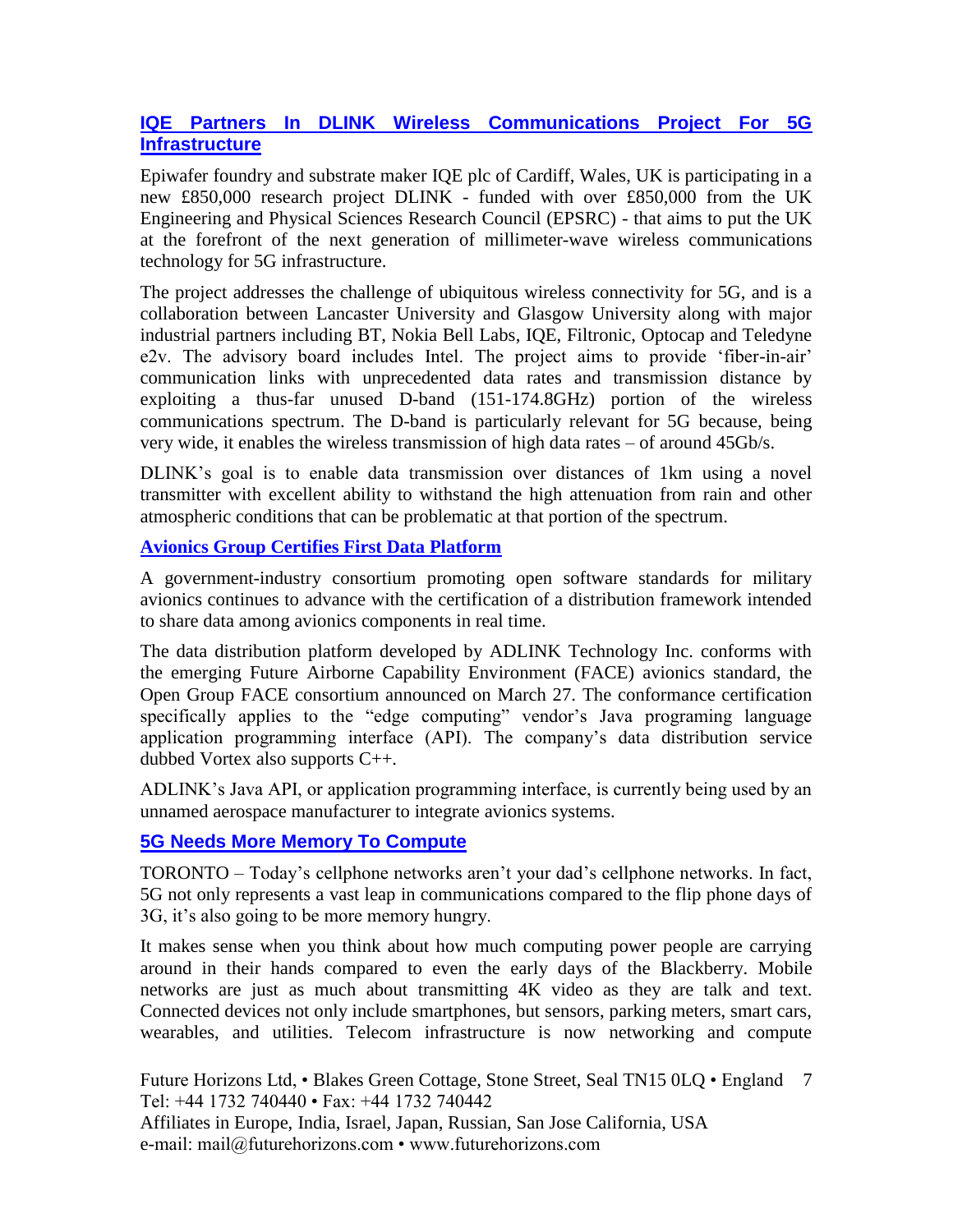infrastructure—flash and DRAM are supplanting SRAM and TCAM, and there might be room for emerging memories, too.

Future Horizons Ltd, • Blakes Green Cottage, Stone Street, Seal TN15 0LQ • England 8 Tel: +44 1732 740440 • Fax: +44 1732 740442 Affiliates in Europe, India, Israel, Japan, Russian, San Jose California, USA e-mail: mail@futurehorizons.com • www.futurehorizons.com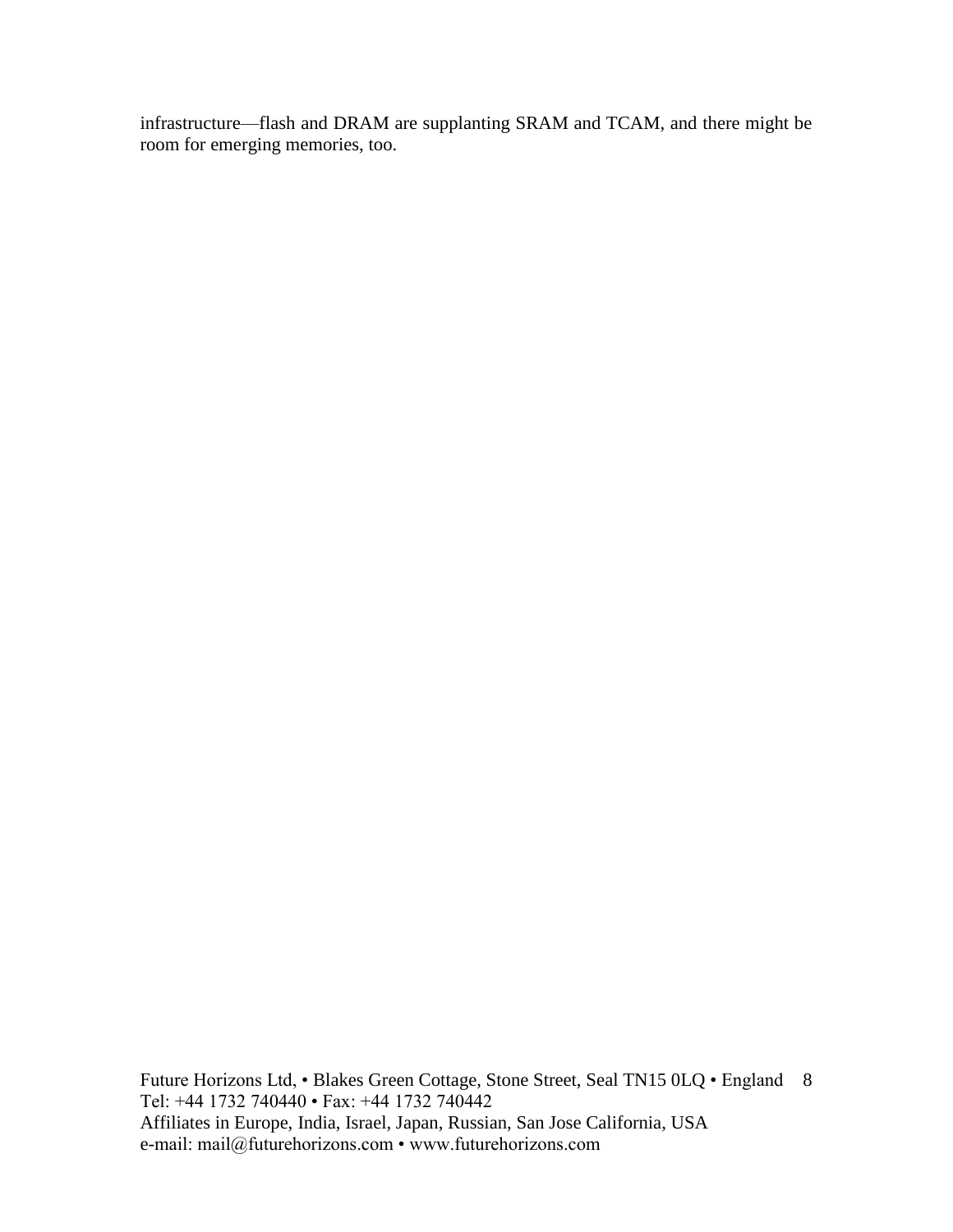#### East European News & Trends

#### **[Russian Web Server Developer Purchased By U.S. Investor](http://www.marchmontnews.com/Finance-Business/Central-regions/22044-Russian-web-server-developer-purchased-by-US-investor-.html)**

Nginx, a Russian developer of web servers, has been bought by F5 Networks, a U.S. based provider of cloud and IT security solutions, Firrma.ru reported, citing The Bell. The American company had to shell out \$670m in the deal, the source said.

An estimated 40% of global Internet servers and more than half of highly loaded servers are said to operate based on Nginx web servers.

The Nginx co-founders—Igor Sysoev who wrote his first code back in 2001 for the Rambler search engine, Maksim Konovalov and CEO and co-investor Gus Robertson are now joining F5 as new employees.

#### **[VCs Seek Start-Ups With Global Potential](http://www.marchmontnews.com/Finance-Business/Volga/22037-VCs-seek-start-ups-with-global-potential.html)**

Pulsar Venture Capital, a Kazan-based Russian VC fund, is launching a new selection of projects for its fifth tech start-up acceleration program.

In this round, Pulsar and partners are ready to invest in a company up to \$308K. Half of the amount will come from the fund itself, and the rest is expected from the governmentowned Investment Venture Fund of the Republic of Tatarstan and others partners. Ten best projects will be eligible for investment after this selection round.

#### **[Russia Ranks Poorly On Digital Technologies Use By Business](http://www.marchmontnews.com/Technology-Innovation/Central-regions/22043-Russia-ranks-poorly-digital-technologies-use-by-business.html)**

Russia ranked 31st among the 33 economies included in a global Business Digitalization Ranking compiled by the Higher School of Economics (HSE), the U.S.-Russia Business Council (USRBC) reported.

The ranking evaluates economies' "adaptiveness to digital transformation," including the use of broadband Internet, cloud computing, electronic identification (RDIF) technologies, and enterprise resource planning (ERP) systems.

The HSE noted that 18% of Russian companies still had no broadband Internet access. Only 12% of Russian firms used online sales, 23% used cloud services, and only 6% used RDIF technologies.

#### **[80% Of Russian Companies Use AI—Industry Study](http://www.marchmontnews.com/Technology-Innovation/Central-regions/22047-80-Russian-companies-use-AI%E2%80%94industry-study-.html)**

About 80% of Russian companies use artificial intelligence (AI) technologies. That's what the not-for-profit Russian Association for Electronic Communications (RAEC) found in its most recent study conducted in partnership with the Higher School of Economics and Microsoft.

Four focal sectors were picked for the study, including heavy industry (mechanical engineering and mineral extraction), telecom, finance, and logistics.

Future Horizons Ltd, • Blakes Green Cottage, Stone Street, Seal TN15 0LQ • England 9 Tel: +44 1732 740440 • Fax: +44 1732 740442 Affiliates in Europe, India, Israel, Japan, Russian, San Jose California, USA e-mail: mail@futurehorizons.com • www.futurehorizons.com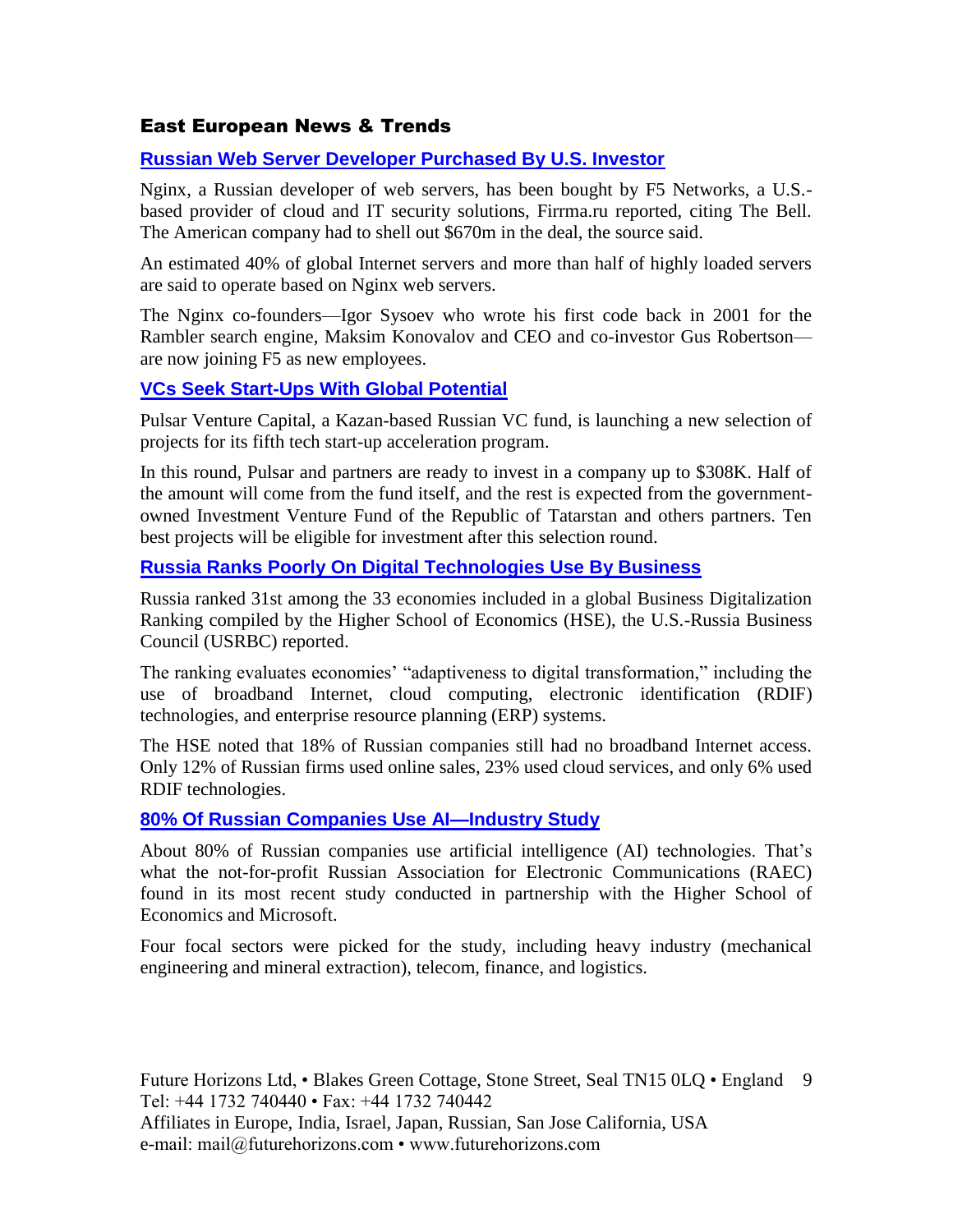A reported 100 experts in AI were polled, and representatives of the picked sectors interviewed.

An estimated 58% of the polled specialists and industry experts believe that AI tech works best in optimizing business processes.

Other advantages include the development of new products and services, an increase in labor productivity, a boost in the quality of products and services, an improvement of customer service, and the customers' higher satisfaction.

#### **[Russian AI Developer Taken Over By UK Company](http://www.marchmontnews.com/Finance-Business/Central-regions/22023-Russian-AI-developer-taken-over-by-UK-company.html)**

Streetbee, a Russian developer of artificial intelligence based solutions for image recognition, earlier this year was purchased by BeMyEye, a British company.

Following the closing of the deal, BeMyEye is now valued at an estimated 50 million euros. The prior Streetbee shareholders, including UltimateVC which invested in the Russian developer three years ago, have got an aggregate 20% in the merged company.

#### **[Russian Start-Up Technologies To Probe U.S. Market](http://www.marchmontnews.com/Finance-Business/Central-regions/22039-Russian-start-up-technologies-probe-US-market.html)**

A Russo-American accelerator called Starta Accelerator, which is part of the Starta Ventures group, has been mentoring 20 Russian and international technology start-ups as they participate in a three-month acceleration program in New York.

Starta's seventh round of enrolment brought together marketplaces, e-commerce players, real estate technology start-ups, fintech developers, retail companies and CBD product makers that use a broad range of technologies, including augmented reality (AR), blockchain, artificial intelligence (AI), and others.

#### **[AI backs Cancer Diagnostics](http://www.marchmontnews.com/Finance-Business/Central-regions/21843-AI-backs-cancer-diagnostics.html)**

TeleMD, a Russian start-up, is developing a software platform that uses artificial intelligence (AI) for cancer diagnostics and prognostication.

Over the past few months the start-up has been focused on fine-tuning the platform's image recognition functionality for cancer diagnostics, and also on making the solution scalable for medical specialists from across disciplines to be able to analyze heterogeneous medical data.

#### **[Yandex And Hyundai Mobis Join Forces On Autonomous Cars](http://www.marchmontnews.com/Finance-Business/Central-regions/22048-Yandex-and-Hyundai-Mobis-join-forces-autonomous-cars.html)**

Yandex, Russia's NASDAQ-listed search giant, and Hyundai Mobis, one of the world's ten largest manufacturers of automotive components based in South Korea, announced plans to jointly develop control systems for Level 4 and Level 5 autonomous vehicles.

The partners stated in their joint memorandum of understanding (MOU) that the first stage of this collaboration between Yandex and Hyundai Mobis "is set to focus on developing a driverless prototype vehicle based on standard Hyundai or Kia production model cars.

Future Horizons Ltd, • Blakes Green Cottage, Stone Street, Seal TN15 0LQ • England 10 Tel: +44 1732 740440 • Fax: +44 1732 740442

Affiliates in Europe, India, Israel, Japan, Russian, San Jose California, USA e-mail: mail@futurehorizons.com • www.futurehorizons.com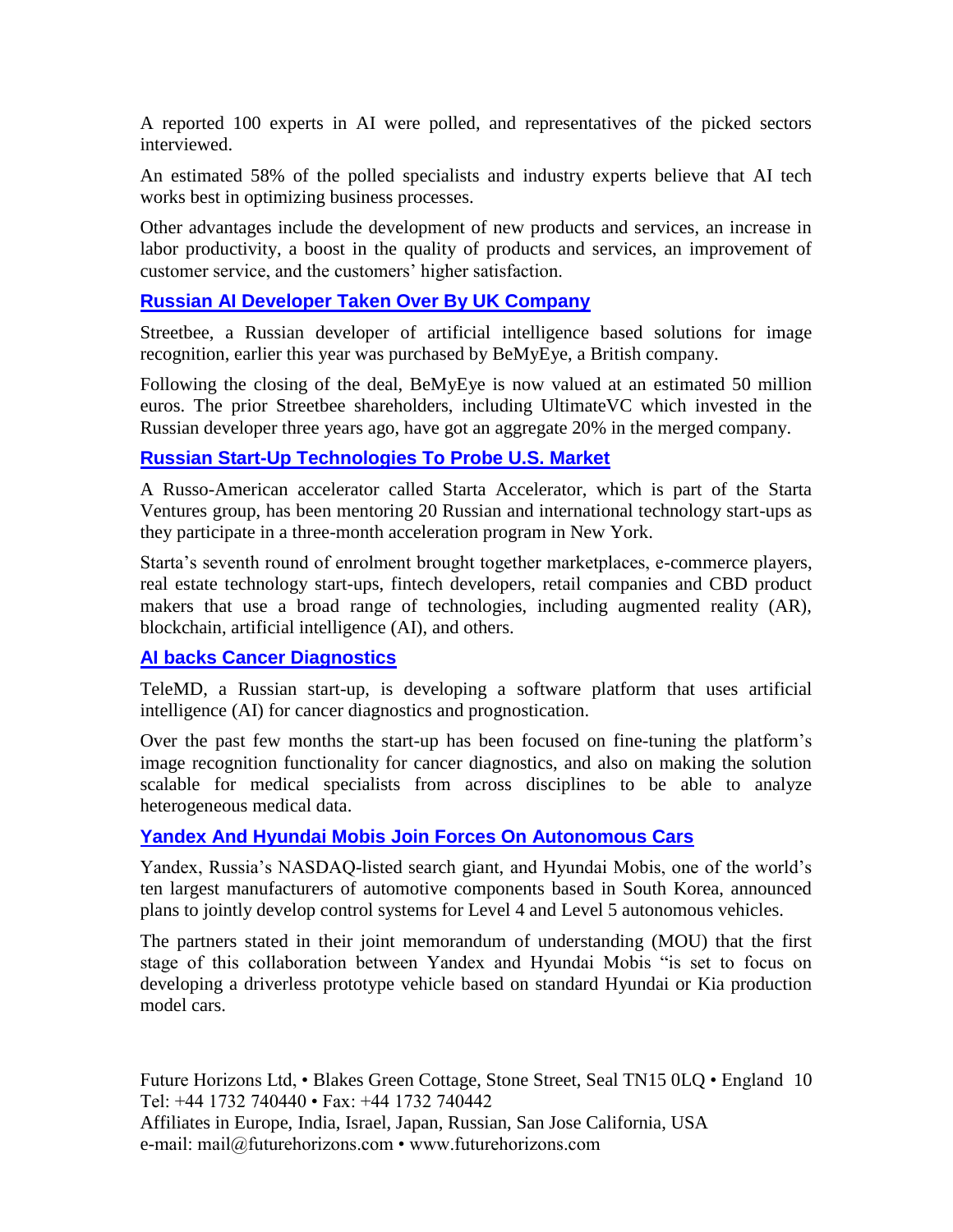In the future, the companies plan to build a new autonomous driving control system as an out-of-the-box solution intended for car manufacturers, car sharing services and taxi fleets.

Future Horizons Ltd, • Blakes Green Cottage, Stone Street, Seal TN15 0LQ • England 11 Tel: +44 1732 740440 • Fax: +44 1732 740442 Affiliates in Europe, India, Israel, Japan, Russian, San Jose California, USA e-mail: mail@futurehorizons.com • www.futurehorizons.com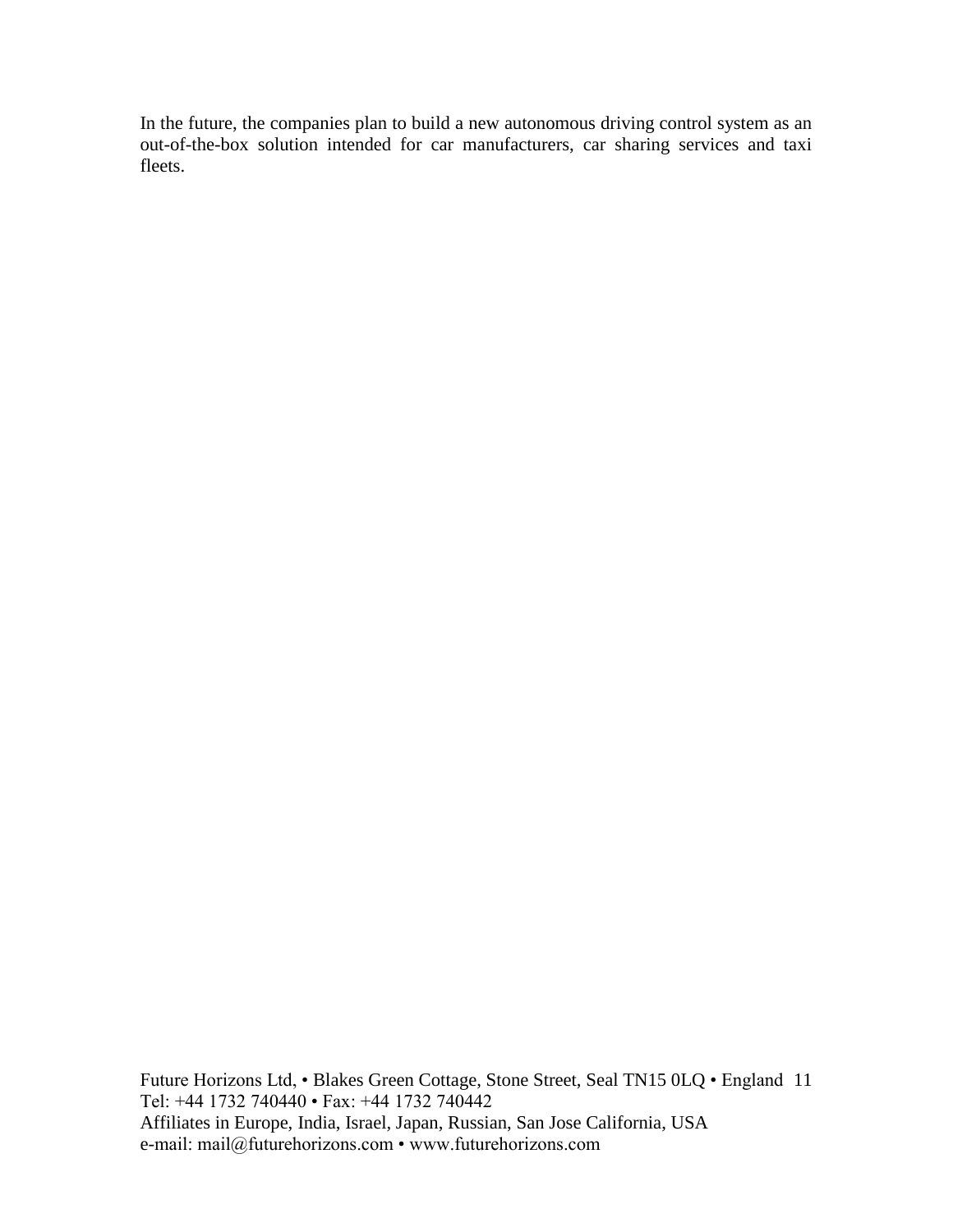#### World Economic Round Up

EU's economy performed worse than expected in the first three months of the year. Pundits predicted a 0.3 percent rise. The execs thought business conditions were at their worst for nearly six years, the quiz said. European finance ministers also fear the US putting tariffs on car imports from the euro zone. The bloc's shares and the euro tumbled in value. Growth concerns are likely to intensify if the industrial backdrop deteriorates further

*The latest economic news by country to include USA, Europe, UK, Japan, China, Asia Pacific and India can be found each month in our [Semiconductor Monthly](http://www.futurehorizons.com/page/18/Global-Semiconductor-Report)  [Report.](http://www.futurehorizons.com/page/18/Global-Semiconductor-Report)* 

Future Horizons Ltd, • Blakes Green Cottage, Stone Street, Seal TN15 0LQ • England 12 Tel: +44 1732 740440 • Fax: +44 1732 740442 Affiliates in Europe, India, Israel, Japan, Russian, San Jose California, USA e-mail: mail@futurehorizons.com • www.futurehorizons.com